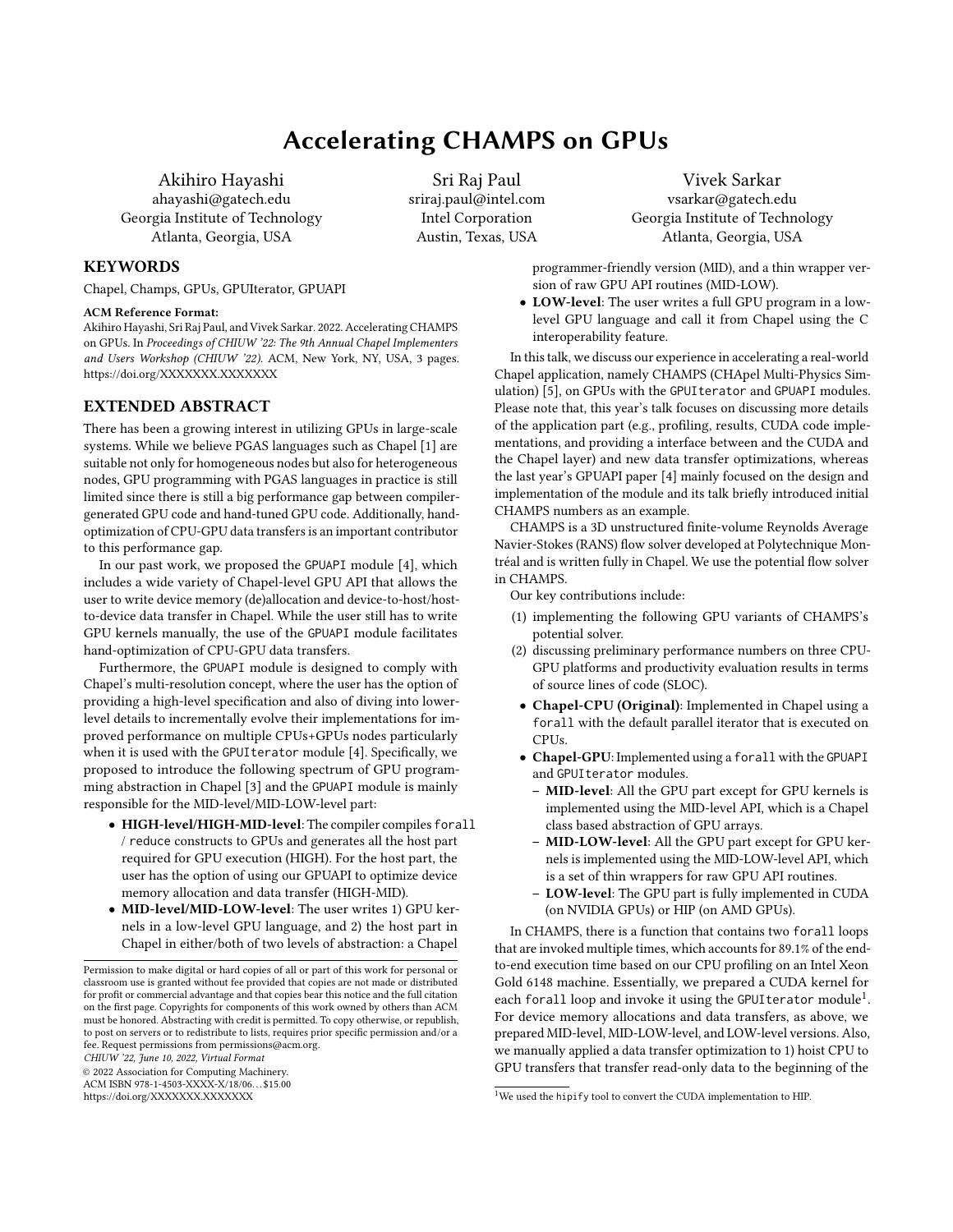<span id="page-1-0"></span>

Figure 1: End-to-end performance improvements over Chapel-CPU on Cori-GPU and Summit (single-node, 1GPU/node).

<span id="page-1-1"></span>

Figure 2: End-to-end performance improvements over Chapel-CPU on the AMD server (single-node, 1GPU/node).

most time-consuming function, and 2) defer GPU to CPU transfers until the end of the function. It is worth noting that the second most time consuming part is a linear solver part, for which we prepared a cuSOLVER version of it (NVIDIA GPUs only).

We present the performance results on three platforms. The first platform is the Cori GPU cluster at NERSC, each node of which consists of two sockets of 20-core Intel Xeon Gold 6148 running at 2.40 GHz with a total main memory size of 384GB and 8 NVIDIA Tesla V100 GPUs, each with 16 GB HBM2 memory, connected via PCIe 3.04. The second platoform is the Summit supercomputer at ORNL, which consists of the IBM Power System AC922 nodes. Each node contains two IBM POWER9 running at 3.45GHz with a total main memory size of 512GB and 6 NVIDIA Tesla V100 GPUs, each with 16GB HBM2 memory, connected via NVLink. On both platforms, in this preliminary experiment, we used a single GPU of a single node. The third platform is a single-node AMD server, which consists of 12-core Ryzen9 3900X running at 3.8GHz and a Radeon RX570 GPU with 8GB memory.

Preliminary performance results: [Figure 1](#page-1-0) and [Figure 2](#page-1-1) show the end-to-end performance improvements over Chapel-CPU on the three platform. As shown in [Figure 1,](#page-1-0) our Chapel-GPU variants give significant speedups of up to 29.5x on Cori and 25.3x

<span id="page-1-3"></span>

| Level      |     |     | Host (Chapel)   Host (CUDA)   Kernel (CUDA) |
|------------|-----|-----|---------------------------------------------|
| <b>LOW</b> | 172 | 117 | 361                                         |
| MID-LOW    | 265 |     | 361                                         |
| MID        | 161 |     | 361                                         |

Table 1: Source code additions and modifications required for using the **GPUAPI** module in CHAMPS's potential solver in terms of source lines of code (SLOC).

on Summit. The result also shows the data transfer optimization gives 2.2x and 1.4x performance improvements on Cori and Summit respectively. Similarly, [Figure 2](#page-1-1) shows our Chapel-GPU variants gives 9.1x performance improvement and the data transfer optimization gives 1.1x improvement. More importantly, the results show that there is no significant performance difference between the LOW, MID-LOW, and MID versions<sup>[2](#page-1-2)</sup>, which means that our modules are able to provide higher- yet Chapel-level GPU API with no performance loss.

Preliminary productivity results: [Table 1](#page-1-3) shows source code additions and modifications required for using the GPUAPI. We measure the productivity in term of source lines of code<sup>[3](#page-1-4)</sup>. The goal of this productivity experiment is to demonstrate SLOC for the host part in Chapel and CUDA are reduced when the MID-level API is used. Note that the CUDA kernel part is out of the scope of this paper. The results show 1) the use of MID/MID-LOW level API significantly reduces the SLOC for Host (CUDA) part (117→5), and 2) the use of the MID-level API further decreases the SLOC for the Host (Chapel) part thanks to our higher-level abstraction of device memory (such as GPUArray and GPUJaggedArray, for more details please see [\[2\]](#page-2-5)). Let us reiterate that the MID-level API simplifies the Host (Chapel) part more than what it appears as the lines of code reduction because it avoids the explicit manipulation of raw C pointers.

<span id="page-1-2"></span> $^2\overline{\text{While}}$  there are slight differences, such differences are mostly from fluctuations in an initialization part on CPUs, which is out of our focus.

<span id="page-1-4"></span><sup>&</sup>lt;sup>3</sup>Our definitions of source code "lines" is based on common usage.